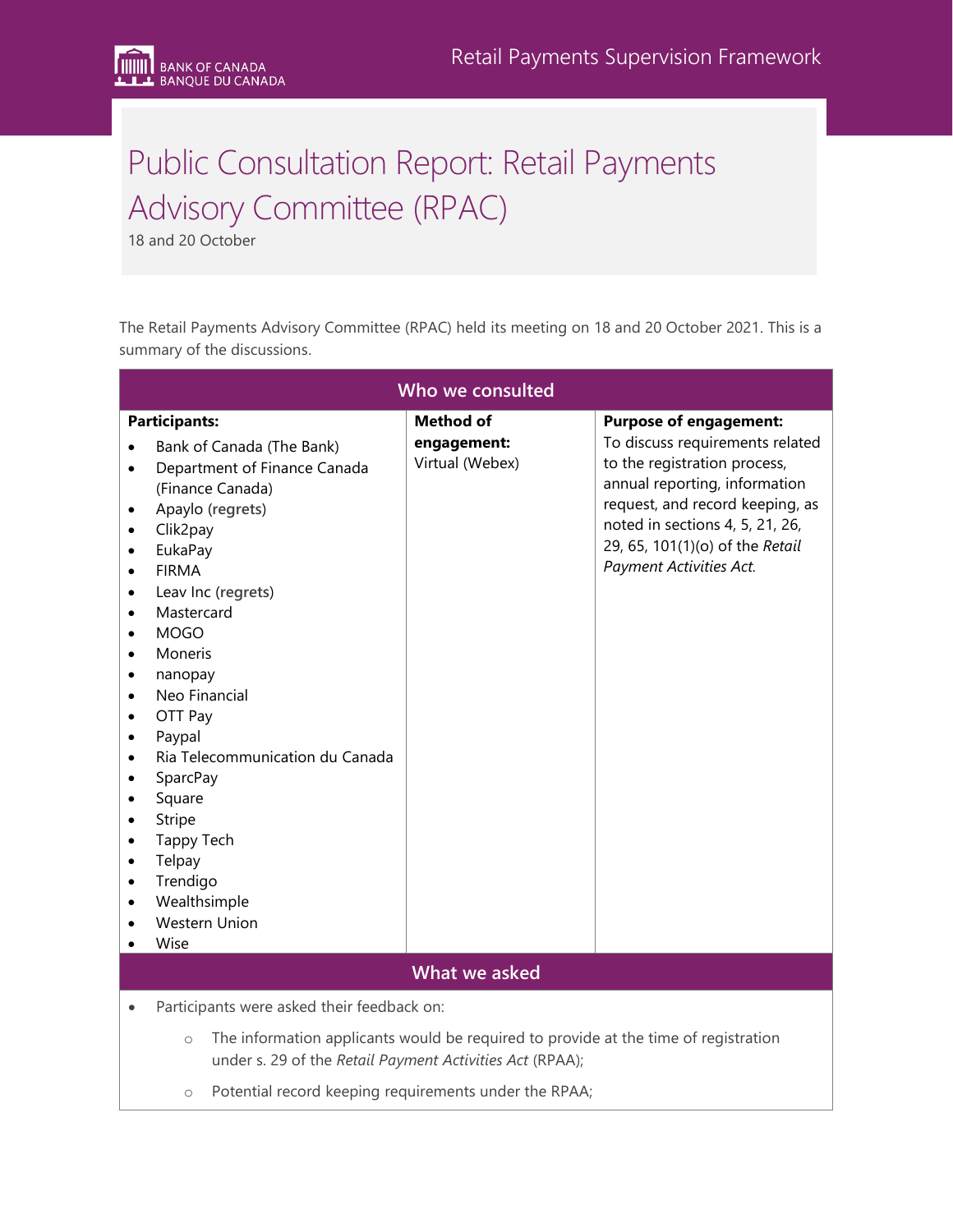- o Participants' current practices regarding record keeping and lessons from other regulatory regimes;
- $\circ$  A proposed approach to annual reporting and information request under the RPAA;
- $\circ$  Potential time periods for when a payment service provider (PSP) may be required to submit its annual report (per s. 21 of the RPAA) and its response to an information request (per s. 65 of the RPAA).
- Detailed questions of what was asked can be found in the [discussion guide](https://www.bankofcanada.ca/2021/10/rpac-meeting-october-18-2021-october-20-2021/) for this event.

## **What we heard**

This section contains comments received from participants and clarifications provided by the Bank or Finance Canada at RPAC.

#### **Geographic Scope**

As a follow-up item from the September 2021 RPAC meeting, Finance Canada provided clarity on the intent of the RPAA on geographic scope (s. 4 and s. 5).

- The intent is to capture PSPs that have a place of business in Canada and to capture PSPs that do not have a place of business in Canada but direct retail payment activities at customers in Canada. The Bank will provide guidance on what it means to direct services at people in Canada and what it means to have a place of business in Canada.
- Following Finance Canada's remarks on the policy intent behind the geographic scope of the RPAA, participants stressed the importance of setting appropriate and well-defined scope of application.
- Some participants asked about capturing entities with a place of business in Canada that provide services to end users outside of Canada, and to consider how this approach compares against other legislation, such as the *Income Tax Act* or the *Bank Act*.
	- o Finance Canada responded that the *Proceeds of Crime (Money Laundering) and Terrorist Financing Act* (PCMLTFA) is more comparable to the RPAA than the *Income Tax Act* or the *Bank Act* are.
- Participants also asked about the applicability of Canadian law to individuals outside of Canada, as well as the goal to enforce Canadian law for the benefit of foreign end users.
- Some participants cautioned that the RPAA's approach to geographic scope could potentially impede payments innovation in Canada.

#### **Registration Process (Continued Discussion from September 2021 RPAC)**

Participants were invited to comment on the steps that a PSP will need to follow to register with the Bank, the information collected by the Bank at registration, as well as the information to be published on the Bank's registry of PSPs.

Confidentiality of information received through registration or other reporting requirements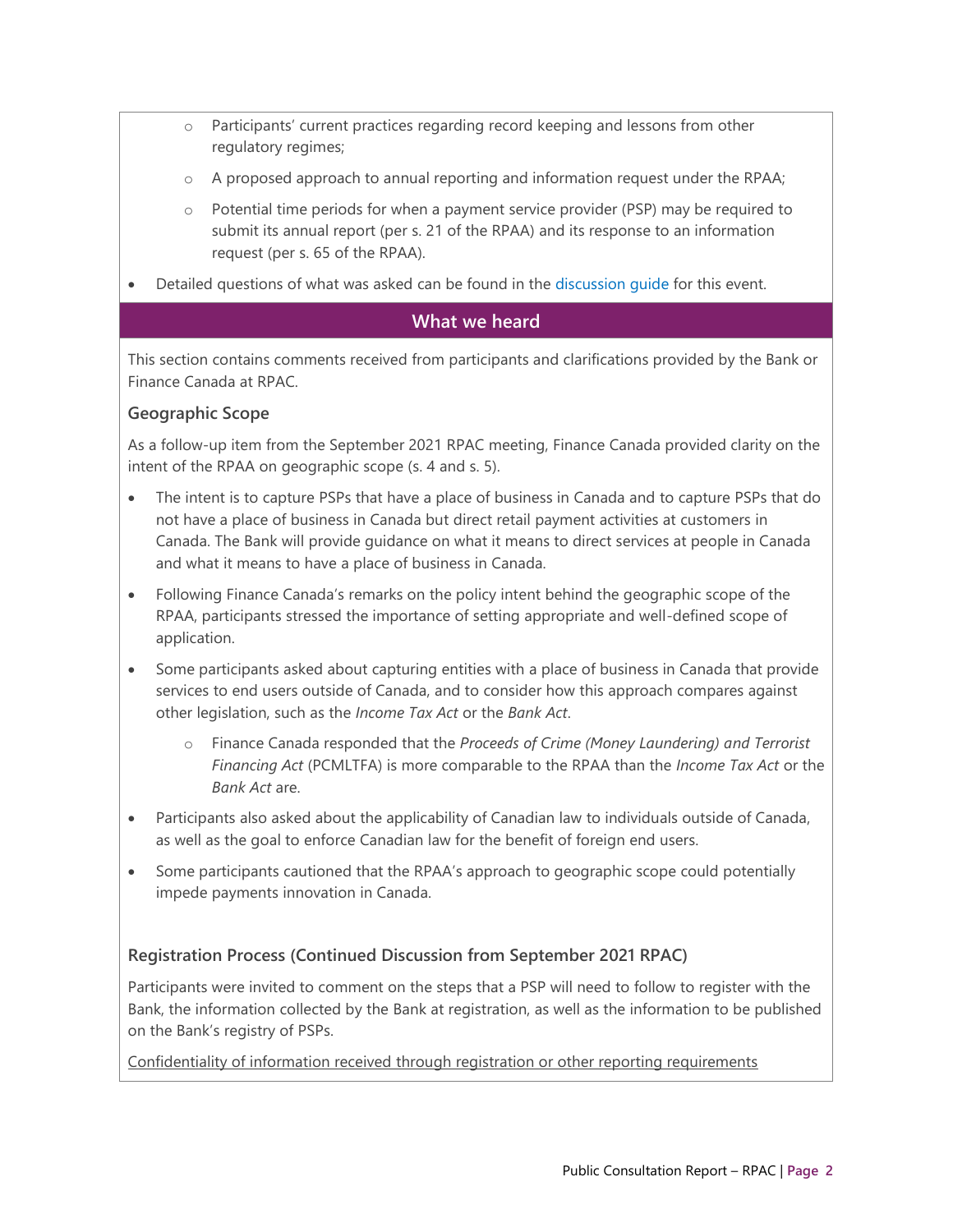- The Bank clarified that information received from PSPs under the RPAA will be treated as confidential supervisory information (per s. 62).
- Participants requested a simple process for ensuring that information provided by PSPs is treated as confidential to avoid individually identifying information as confidential items prior to submission.

Finance Canada's timeframe for reviewing an applicant's registration application for national security purposes

- Participants suggested aligning with the application review timeframe of 30 days (s. 53.6(1) of the PCMLTFA) given to the Financial Transactions and Reports Analysis Centre of Canada (FINTRAC).
- The Bank clarified that this timeframe is to be prescribed in regulations, and policy work is currently underway.
- Finance Canada noted that it is open to feedback from stakeholders on this prescribed timeframe.

Registration information shared with FINTRAC

- Participants asked whether information shared will solely focus on what FINTRAC needs to: (i) identify whether the applicant is already a money service business and has had violations under the PCMLTFA; and (ii) identify whether the applicant should be a money service business but has not registered with FINTRAC.
- The Bank clarified that the information to be shared is codified in the RPAA (s. 31).

Practical applications of exemptions and exceptions to the scope of the RPAA

- Participants indicated that payment functions and other terms are defined very broadly, and asked for further clarity, specifying examples such as third-party service providers as opposed to agents and mandataries, activities taken by financial institutions as part of a card network, and loyalty points.
- The Bank clarified that a third-party service provider would not perform retail payment activities, but rather enable a PSP to perform those retail payment activities. An agent or mandatary would be performing retail payment activities but only on behalf of the PSP for which it is an agent or mandatary.
- If a loyalty card or loyalty points can only be used in a closed network, these services or activities are likely out of scope per s. 6 of the RPAA.
- The Bank also noted that further work is required in this area and will provide guidance. Bilateral meetings with stakeholders could be helpful to better understand nuances specific to the examples participants provided.

Values, volumes, and interconnectedness – Information gathered at registration

PSPs would be required to report quantitative measures of their retail payment activities to support a risk-based approach to supervision, and enhance the Bank's understanding of the payments ecosystem more generally in accordance with s. 2 of the RPAA.

Participants shared the following comments: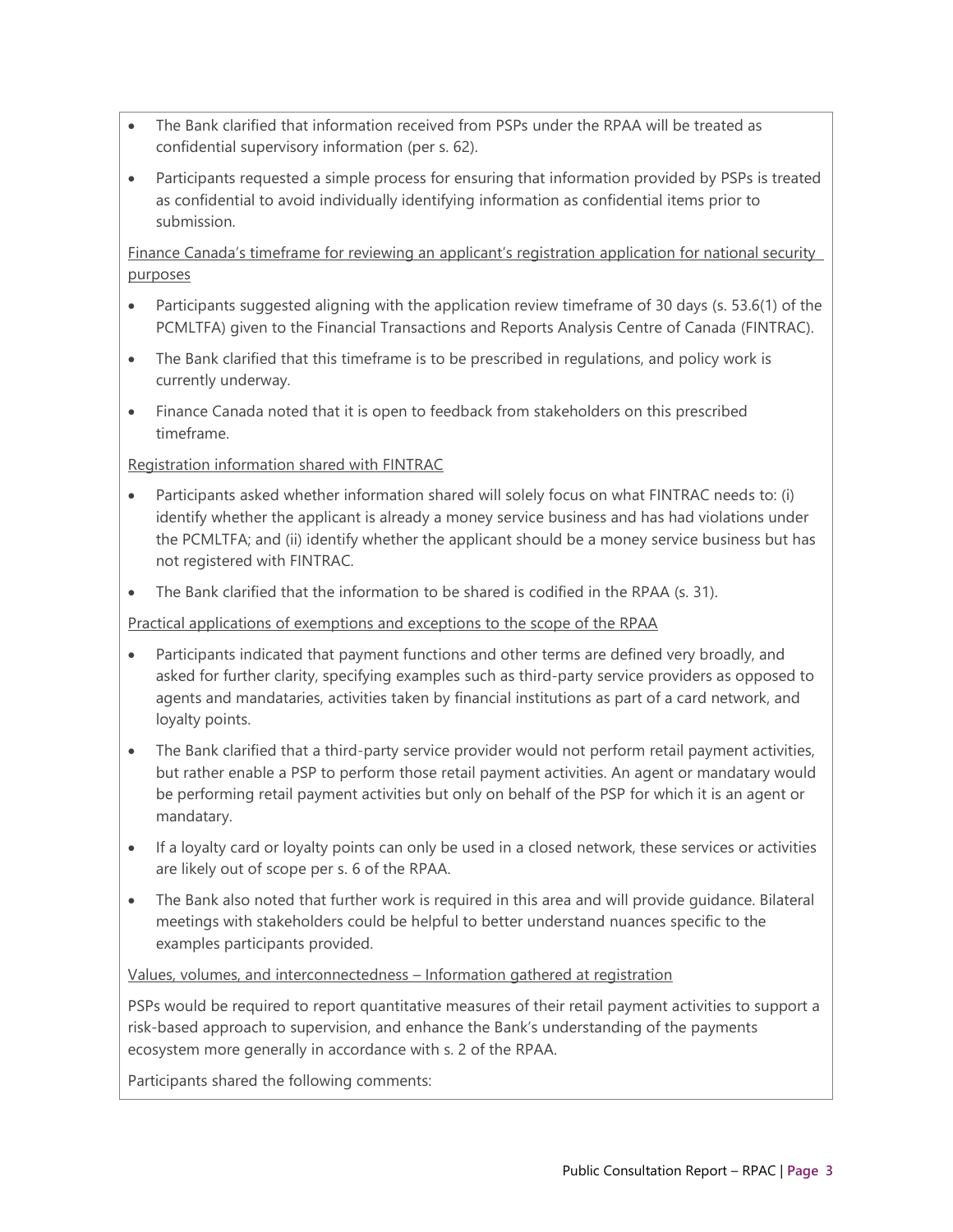- The different measures provide different indications of risk, and therefore one measure would not be more important than the others.
- Reporting on the measures at registration would pose a challenge as historical data may not have been collected and stored in a manner that aligns with the reporting requirements. The proposed 24-month historical reporting period at registration would increase this challenge.
- After registration, system builds could be implemented, which would lessen the burden of reporting the measures on an ongoing, annual basis.
- Following registration, annual reporting would be preferred to more frequent reporting, as it would help to mitigate the burden of any manual processing necessary to report on measures.

Discussion indicated that the exact nature of some of the metrics will differ across PSPs.

- On 'number of end users', some PSPs will capture merchants in their total, while others will include customers. In some cases, a PSP might provide services to other PSPs or financial institutions, and it could be onerous to estimate the number of end users that ultimately use the PSP's services.
- Participants preferred limiting reporting to 'active' end users. However, it was also discussed that PSPs use different criteria for determining whether an end user is 'active'. For example, international money transfers may only be used a few times in a year, whereas other services may be more transactional and used more frequently by end users.
- The Bank clarified that if a particular measure was not relevant for a PSP, the PSP would not be required to report that measure.

Some participants raised concerns about reporting completely accurate measures.

- For example, if a PSP does not have an 'account-based' relationship with end users, there could be a risk of duplication in reporting the number of end users.
- One participant suggested that reporting of measures could be stratified, i.e., PSPs could report whether their metrics fall within certain ranges, rather than reporting exact figures.
- The Bank also clarified that electronic funds transfer (EFT) volumes are meant to capture the number of transactions, where as EFT values are to capture the dollar amount of those transactions.

Participants noted that additional guidance about how to report the measures would be helpful.

#### Bank's registry of PSPs

Participants made suggestions on the information to be included in the registry.

- *Telephone number*: participants noted these often reach the corporate head office. A better means of communication between end users and a PSP would be via email or through real-time chat functionalities on the PSP's website.
- *List of agents or mandataries*: the Bank clarified that an updated list would need to be given within a prescribed time period (to be stated in regulations) as per s. 59. The Bank is working with FINTRAC to identify whether their list could be leveraged to gain efficiencies.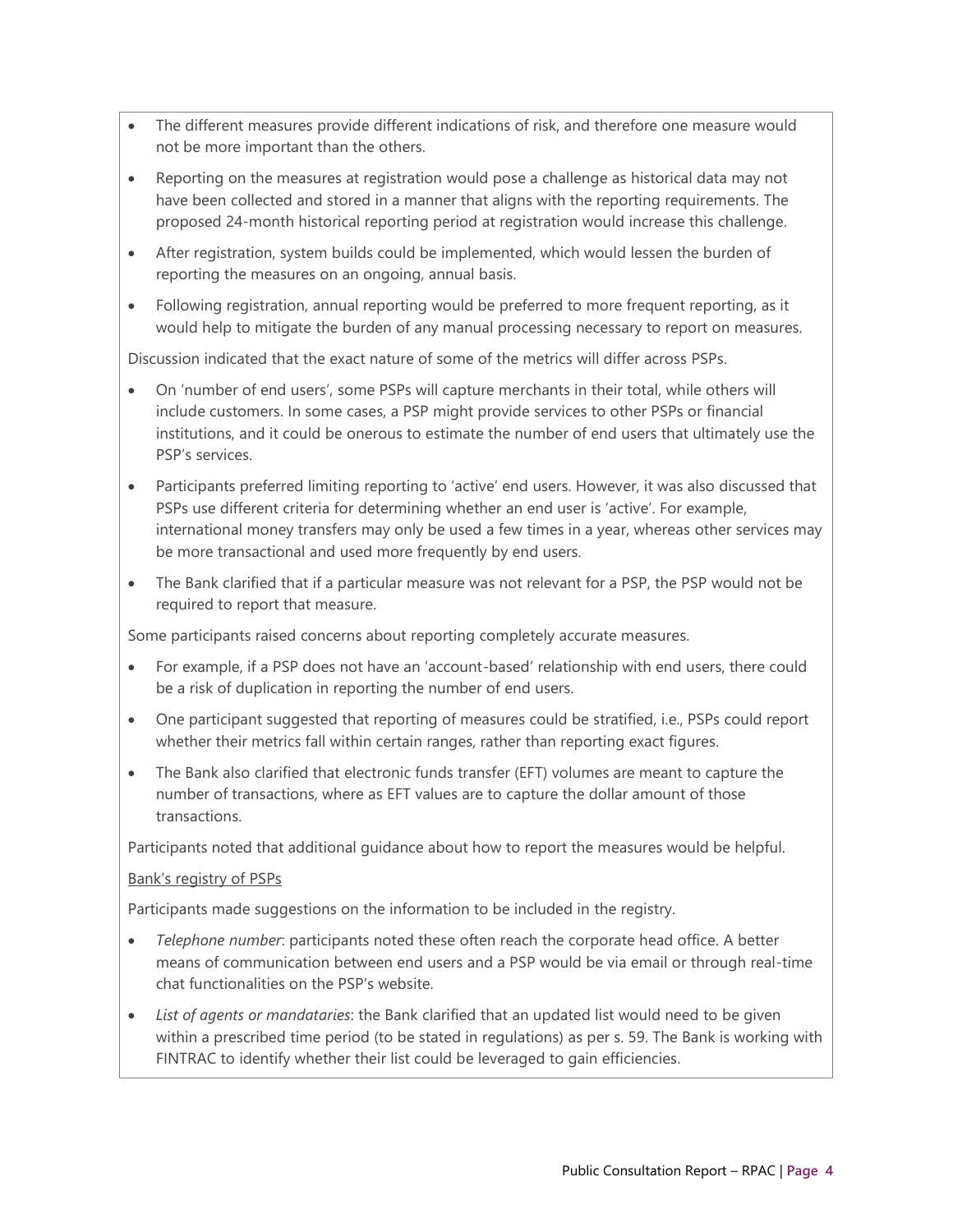- *Maintaining the registry*: the registry is for the Bank to maintain, though it is based on information the PSPs provide per the legislative requirements.
- *Level of detail*: participants compared the Bank's registry of PSPs to the Office of the Superintendent for Financial Institutions' (OSFI's) list of regulated entities, noting that there should be a level playing field between the disclosures of PSPs versus other regulated financial institutions.
	- o The Bank clarified that the information to be included on this registry is prescribed under the RPAA and subsequent regulations.
	- o Participants suggested bolstering the information provided to the public regarding OSFIregulated financial institutions.

Participants also raised views regarding the publication of Notices of Violation:

- Publishing a Notice of Violation should not be taken lightly, as reputation is paramount for many PSPs. Serious violations should be distinguished from administrative violations (e.g., failing to meet risk management requirements) versus administrative violations versus failing to submit regulatory information on time).
- There should be a degree of leniency at the onset of this regime coming into force, as both PSPs learn to adapt to these requirements and as the Bank grows more mature in its new supervisory role.

The Bank clarified its intent to have a graduated approach to the use of various compliance or supervisory tools, and share more on the Bank's supervisory framework at the March 2022 RPAC meeting.

- Furthermore, under the RPAA, PSPs will have the right to ask for an independent review of the Bank's Notice of Violation issued, which will confirm, modify, or reject the Notice of Violation before being made public.
- A violation would not become publicly known until all Bank proceedings have ended. Once the PSP receives the decision from the independent review, the PSP may appeal that decision via Federal Court.

# **Record Keeping**

Participants discussed the triggers for record retention (i.e., the trigger for the start, or end, of a document retention period) that could be relevant to the materials that could be considered 'records' under the RPAA.

- Participants expressed a preference for a single record-retention trigger to be applied across all records, as this would provide operational simplicity.
- Only the document that was effective, or in place, at the relevant time should be retained. For example, PSPs should not be required to retain drafts of policies or procedures that were never implemented.

Generally, participants preferred the triggers of 'from approval' and 'from creation'.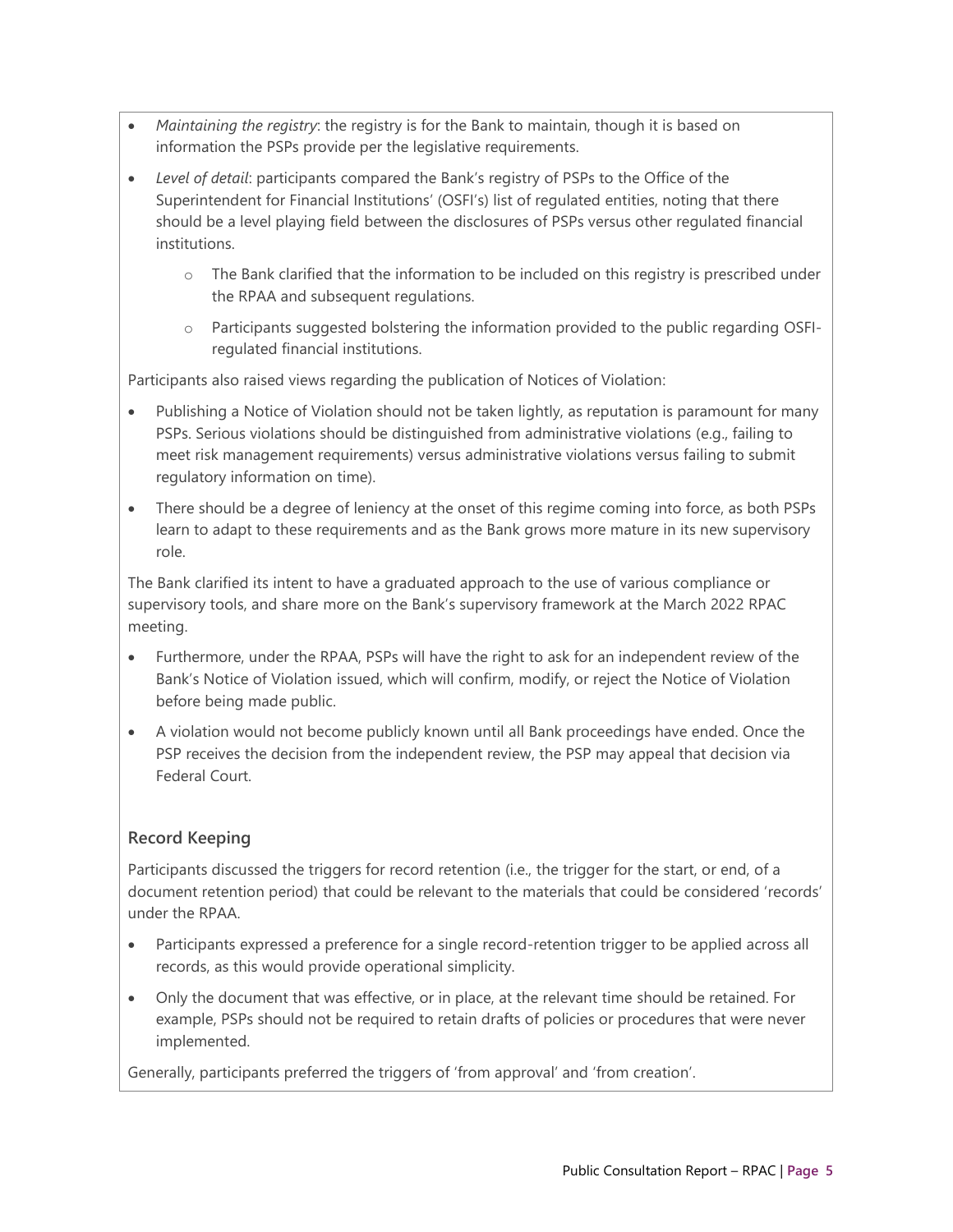- The point of 'approval' and the point of 'creation' can be interpreted similarly. For example, where approval is required for a document, it could be considered that the document is not 'created' until that approval is given.
- Not all documents are formally approved.
- For living documents that are continuously updated (e.g., logs and ledgers), 'creation' would refer to the time that a new entry was recorded into the document.
- Clarity should be provided about how a policy that had been in place for the duration of the retention period, and then was superseded, should be treated.

Participants highlighted the potential intersection between privacy laws and record retention requirements, if a record contains personal information.

Some participants indicated that records are encrypted. Participants had different practices regarding deletion of records following the retention period.

Participants requested that it be made clear what materials should be retained as a record, noting that this clarity could be provided through regulations or guidance.

# **Annual Reporting**

The discussion focussed on the Bank's plan to collect structured, high-level information about a PSP via the annual report requirement (as per s. 21), and using the information request power (s. 65) to follow up on specific documentations and records.

Format of information collected under annual reporting

- Relying solely on structured information e.g., yes/no boxes or drop-down menus may not allow PSPs to clarify their responses, and thus the option to add supporting text to a response could be helpful.
- The Bank clarified that work is underway to identify where free-form text boxes may be appropriate.

#### Timing and deadlines

- Submitting previous calendar year information (e.g., 1 January 2022 31 December 2022 inclusive) by end of March of the next calendar year (e.g., by 31 March 2023) is logical and a 90 day period for reporting is feasible. Some participants noted that the 31 March deadline could mean PSPs are required to submit their annual report (as per s. 21 of the RPAA) during a busy time for submitting other regulatory reports or filings (e.g., public company annual filings), but that this was not insurmountable.
- Additionally, operational challenges associated with submitting this annual report may be amplified if the submission deadline was shortened (e.g., to end of February of the next calendar year).

On the use of an API for PSPs to automatically provide data to the Bank

• The Bank noted that APIs are most commonly used where regulators require high volumes of data to be reported on a frequent (e.g., daily) basis; it is anticipated that the volume of